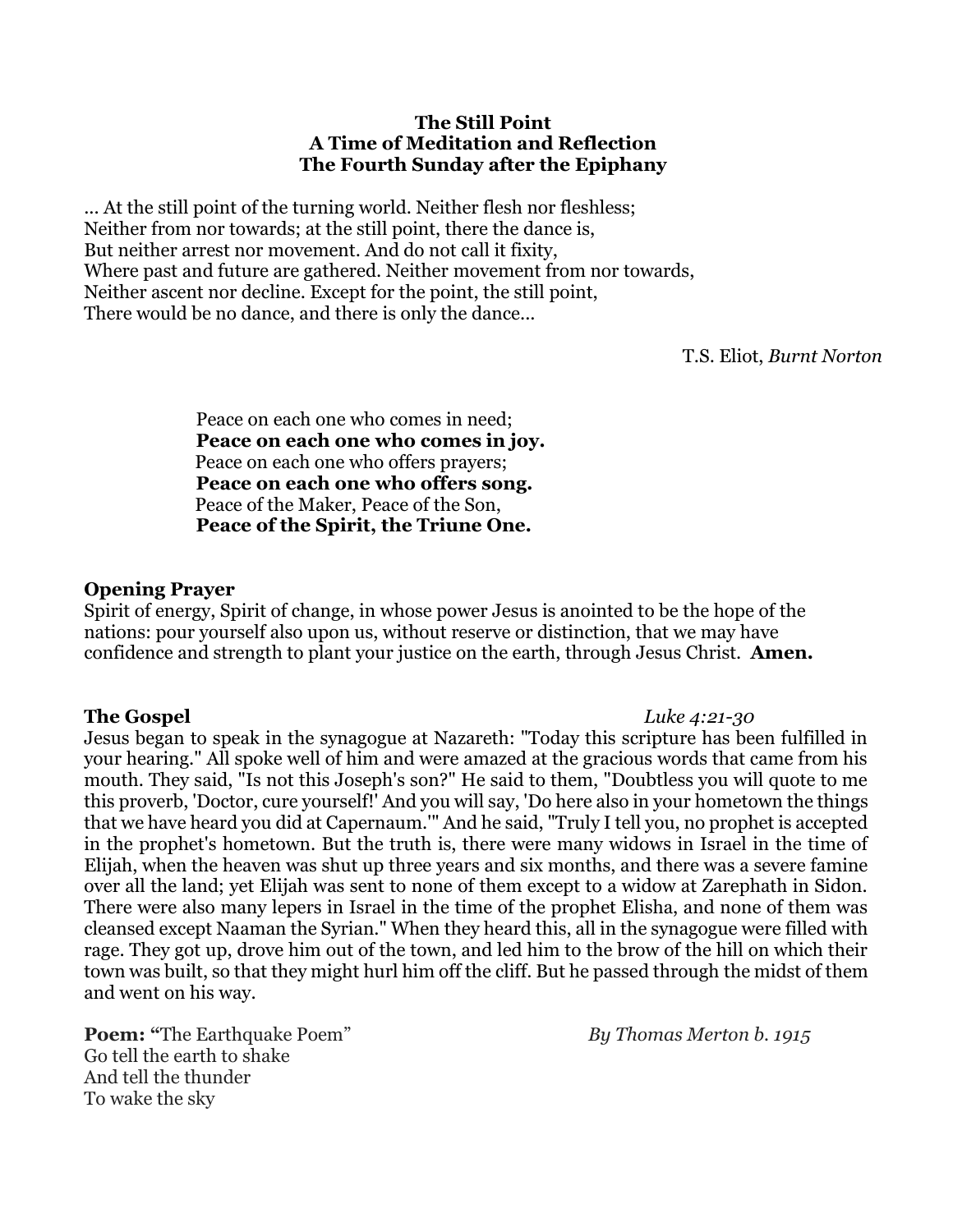And tear the clouds apart. Tell my people to come out And wonder Where the old world is gone, For a new world is born, And all my people Shall be one.

So tell the earth to shake. With marching feet Of messengers of peace, Proclaim my law of love To every nation, Every race.

For the old wrongs are over, The old days are done; A new world is rising Where my people shall be one.

For the old world is ended, The old sky is torn Apart. A new day is born: They hate no more, They do not go to war anymore. My people shall be one.

And say: The old wrongs are over, The old ways are done; There shall be no more hate And no oppression. The old wrongs are gone, My people shall be one. *Based on Isaiah 52*

### **Meditation**

In today's gospel, Jesus says "Today this scripture has been fulfilled in your hearing." He is referring to a passage from Isaiah: The Spirit of the Lord is upon me, because he has anointed me to bring good news to the poor. He has sent me to proclaim release to the captives and recovery of sight to the blind, to let the oppressed go free, to proclaim the year of the Lord's favor."

Prophets commonly encounter resistance, and even threats to their lives. The people who heard Jesus on this occasion were enraged and drove him out of town, apparently with an aim to hurl him off a cliff! Prophets may tell us difficult truths and challenge our beliefs and actions. Thomas Merton (1915-1968), a Trappist monk and poet whose life integrated contemplation with social activism, asserted that "a prophet is one who cuts through great tangled webs of lies."